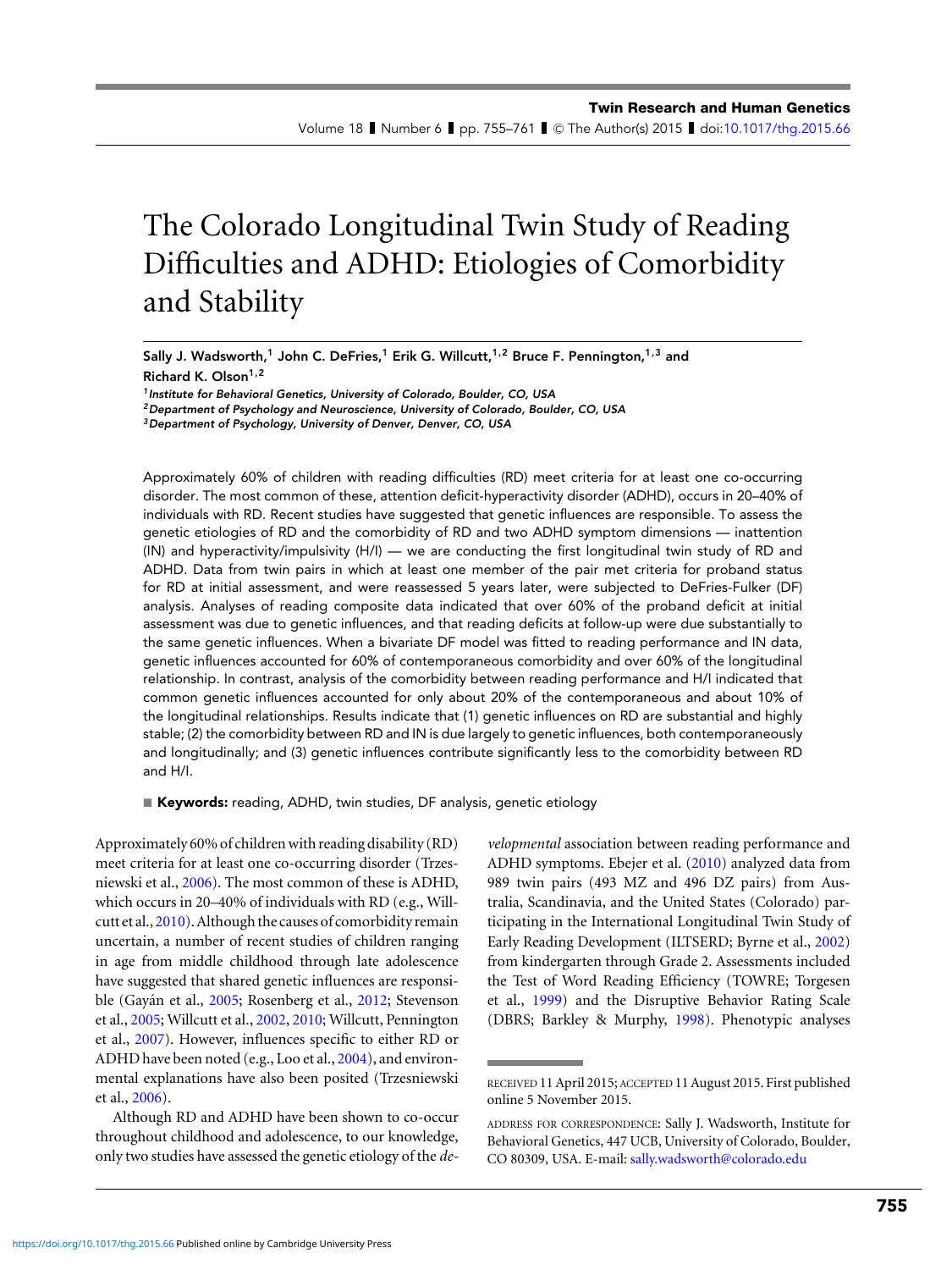indicated a stronger association between reading and IN than between reading and H/I at all three assessment occasions in this population sample. Behavior genetic analyses at each occasion indicated a strong general genetic factor and a second set of genetic influences emerging at Grade 1 for each trait. Analyses of the genetic and environmental influences on the longitudinal association between IN and reading suggested shared genetic influences across the 3-year span.

Subsequently, Greven et al. [\(2012\)](#page-5-0) obtained parent ratings of ADHD and teacher ratings of reading performance during middle childhood (at ages 7–8 years) and early adolescence (ages 11–12 years) for approximately 7,000 twin pairs participating in the Twins Early Development Study (TEDS), a population sample of twins in the United Kingdom. Continuous dimensions of both ADHD and reading performance data at the two ages were subjected to crosslagged quantitative genetic analyses. Results indicated that ADHD symptoms and reading performance significantly predicted each other over time; however, ADHD predicted reading performance to a significantly greater degree than reading performance predicted ADHD. Moreover, although both IN and H/I symptoms predicted later reading performance, symptoms of IN predicted later reading performance significantly better than did symptoms of H/I. Both reading performance and ADHD symptoms were highly heritable ( $a^2 = 0.68$  and 0.71, respectively, in middle childhood, and 0.54 and 0.67, respectively, in early adolescence), and their association at each agewas primarily due to genetic influences. Although each trait showed substantial genetic innovation at each age, genetic influences on their covariation over time were highly stable, with 68% attributable to genetic influences.

Although studies of population samples are inherently important, RD and ADHD are defined by extreme scores that occur in less than 10% of the population (e.g., American Psychiatric Association, [1994,](#page-5-0) [2013;](#page-5-0) Willcutt et al., [2005;](#page-6-0) Willcut, [2012\)](#page-6-0). Further, the co-occurrence of RD and ADHD is associated with significantly greater impairment than when either disorder occurs in isolation. For example, a number of studies have found that children with both RD and ADHD exhibit more severe neurocognitive deficits, may be more likely to have negative academic and social outcomes (e.g., Willcutt et al., [2005;](#page-6-0) Willcutt, Betjemann, Pennington et al., [2007;](#page-6-0) Willcutt, Betjemann, Wadsworth et al., [2007\)](#page-6-0), and may be less responsive to intervention (e.g., Rabiner et al., [2004\)](#page-5-0). These findings suggest that analyses of groups selected for RD or ADHD are critical to fully understand the etiology of each disorder and the concurrent and developmental associations between the disorders. Therefore, the current study used a multiple regression approach that was developed specifically to assess the univariate and bivariate etiology of extreme scores to conduct the first longitudinal twin study of RD and ADHD.

## Materials and Methods

#### Participants and Measures

*The Colorado Learning Disabilities Research Center (CLDRC).* The subjects of the current study first participated in the CLDRC (e.g., DeFries et al., [1997;](#page-5-0) DeFries & Wadsworth, [2004\)](#page-5-0) between September, 1996 and January, 2010, approximately 5 years prior to afollow-up assessment. The CLDRC is an ongoing study of genetic and environmental influences on reading performance and RD, ADHD and their comorbidity and covariation with other behavioral disorders, reading, writing, and language processes. In order to minimize the possibility of referral/ascertainment bias (Vogel, [1990\)](#page-6-0), twin pairs in this ongoing study (e.g., DeFries et al., [1997\)](#page-5-0), have been ascertained systematically through 27 cooperating school districts in the state of Colorado, as well as through birth records. Without regard to reading or ADHD status, twin pairs within each district are identified and permission is sought from parents to review the school records of both members of each pair for evidence of reading problems (e.g., low reading achievement test scores, referral to a reading therapist, reports by classroom teachers, school psychologists, parents) or ADHD symptoms (meeting DSM-IV symptom criteria for ADHD based on the combination of parent and teacher ratings). If either member of a twin pair has a positive history of reading problems or ADHD symptoms, both members of the pair are invited to complete two days of testing in our laboratories at the Institute for Behavioral Genetics and the Department of Psychology, University of Colorado, Boulder, and the Department of Psychology, University of Denver.

Participants are administered an extensive psychometric test battery that includes cognitive and achievement tests as well as measures of reading and language processes, ADHD symptoms, other psychopathology, and executive functions. A composite discriminant function score (DISCR) is computed for each subject employing discriminant weights estimated from an analysis of data from the Reading Recognition, Reading Comprehension, and Spelling subtests of the Peabody Individual Achievement Test (PIAT; Dunn & Markwardt, [1970\)](#page-5-0), obtained from an independent sample of 140 reading-disabled and 140 control non-twin children (DeFries, [1985;](#page-5-0) DeFries et al., [1997\)](#page-5-0). In order for an individual to be classified as reading disabled, he or she must have a positive history for reading problems and be classified as affected by the discriminant score. Additional diagnostic criteria include an IQ score of at least 80 (sometimes 85 or 90, depending on the analyses being conducted) on either the Verbal or Performance Scale of the Wechsler Intelligence Scale for Children — Revised (WISC-R; Wechsler, [1974\)](#page-6-0) or Wechsler Adult Intelligence Scale –– Revised (WAIS-R; Wechsler, [1981\)](#page-6-0); no evidence of neurological problems; and no uncorrected visual or auditory acuity deficits. A comparison group of control twins is also tested. Control twin pairs are matched to probands on the basis of age, gender,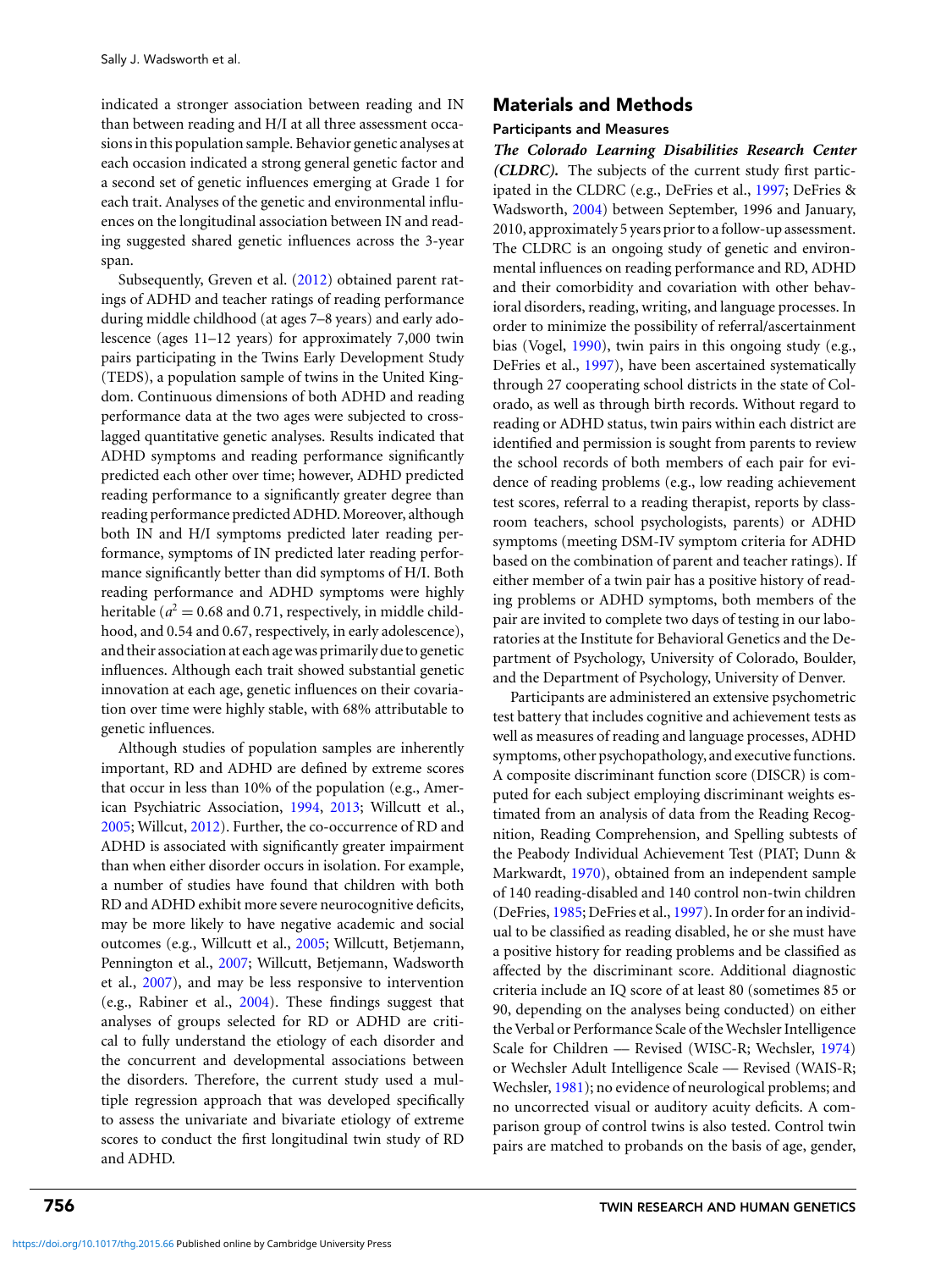and school district. In order for a twin pair to be included in the control sample, both members of the pair must have a negative history for reading problems and ADHD. Selected items from the Nichols and Bilbro [\(1966\)](#page-5-0) questionnaire are used to determine zygosity of same-sex twin pairs. In ambiguous cases, zygosity of the pair is confirmed by analysis of blood or buccal samples. Participating twin pairs range in age from 7.7 to 20.5 years.

*The Colorado Longitudinal Twin Study of Reading Difficulties and ADHD.* Twin pairs who were tested in the CLDRC between September 1996 and January 2010 were contacted by mail approximately 5 years after their initial assessment, and invited to participate in a full day of follow-up testing (including tests of cognition, achievement, reading and language processes, executive function and behavioral questionnaires) in our laboratory at the Institute for Behavioral Genetics, University of Colorado, Boulder. Those returning contact information update forms were contacted by phone to provide families with more detailed information about the project and schedule participants for testing. Approximately 60% of those recontacted have participated in follow-up testing. For the current analyses, reading performance was measured using the discriminant function composite (DISCR), and ADHD symptoms were measured using nine items relating to IN and nine relating to H/I from the parent and teacher versions of the DBRS (Barkley & Murphy, [1998\)](#page-5-0), which has been shown to be a valid and reliable measure of ADHD symptoms in children (Lahey et al., [2004;](#page-5-0) Willcutt, Betjemann, Wadsworth et al., [2007\)](#page-6-0). For these analyses, in order to be classified as a proband, a subject must have at his/her initial assessment, a history of reading problems, VIQ or PIQ of at least 85, and an absence of seizure, head injury, uncorrected auditory or visual deficit, and serious behavioral or emotional problems. Although some twin pairs were ascertained for a history of ADHD symptoms, for the current analyses, twin pairs in which one or both members had a history of ADHD symptoms but no RD were excluded from the analyses. Thus, the sample for the current analyses of data from the initial assessment includes 767 twin pairs in which at least one twin met criteria for RD proband status and from whom reading data were available for both twins; for longitudinal analyses, the sample includes 94 twin pairs with reading data and 88 pairs with ADHD data at both initial and follow-up measurement occasions. The scores of all subjects were age- and sex- adjusted and standardized against the means of their contemporaneous control groups. The subjects ranged in age from 7.7–20.5 years (average age of 11.6 years) at initial assessment, and from 12.6–26.6 years (average age of 16.2 years) at follow-up.

#### Analyses

*Multiple regression analysis of twin data.* Although a comparison of concordance rates provides a test for genetic

etiology of a dichotomous variable, such as diagnosis of an illness or behavioral disorder, RD and ADHD symptoms occur on a continuum, with somewhat arbitrary cut-off points designating an individual as 'affected' or 'unaffected'. Therefore, DeFries and Fulker [\(1985\)](#page-5-0) proposed a multiple regression analysis of twin data to assess the etiology of extreme scores on a continuous measure. A basic model was formulated in which a co-twin's score is predicted from the proband's score on the selected trait and the coefficient of relationship (1.0 and 0.5 for identical and fraternal twin pairs, respectively) such that

$$
C = B_1 P + B_2 R + A,\tag{1}
$$

where C symbolizes the co-twin's score, P is the proband's score, R is the coefficient of relationship, and A is the regression constant.  $B_1$  is the partial regression of the co-twin's score on the proband's score, a measure of average MZ and DZ twin resemblance,  $B_2$  is the partial regression of the co-twin's score on the coefficient of relationship and equals twice the difference between the MZ and DZ co-twin means after covariance adjustment for any difference between MZ and DZ proband means. As a result,  $B_2$  provides a direct test for genetic etiology. Moreover, when the data are appropriately transformed prior to multiple-regression analysis (i.e., each score is expressed as a deviation from the mean of the unselected population and then divided by the difference between the proband and population means),  $B_2 =$ h2 <sup>g</sup>*,* an index of the extent to which the average deficit of the probands is due to genetic influences (DeFries & Fulker, [1988\)](#page-5-0). For the current analyses, the unselected population is represented by the contemporaneous control twin pairs at each assessment.

*Etiologies of stability and comorbidity.* The DF multiple regression model may be extended to assess the relationship between two different phenotypes or the same phenotype at two different time points. To assess the etiology of stability between deficits in reading performance at the two time points, the following bivariate extension of the basic regression model is fitted to proband reading scores at initial assessment and co-twins' scores at follow-up:

$$
C_Y = B_1 P_x + B_2 R + A,\t\t(2)
$$

where  $C_v$  is the co-twin's score at follow-up (Y) and  $P_x$  is the proband's score at initial assessment. In the bivariate case,  $B_1$  is the partial regression of the co-twin's reading score at follow-up (Y) on the proband's initial reading score, X*,* a measure of the average MZ–DZ cross-variable twin resemblance, or the extent to which co-twin scores on Y are related to proband scores on X (in this case, reading) across zygosity.  $B_2$  is the partial regression of the co-twin's Y score on the coefficient of relationship. When the data are appropriately transformed,  $B_2 = h_x h_y r_{G(xy)}$ , an index of the extent to which the proband deficit on X is due to genetic factors

<https://doi.org/10.1017/thg.2015.66>Published online by Cambridge University Press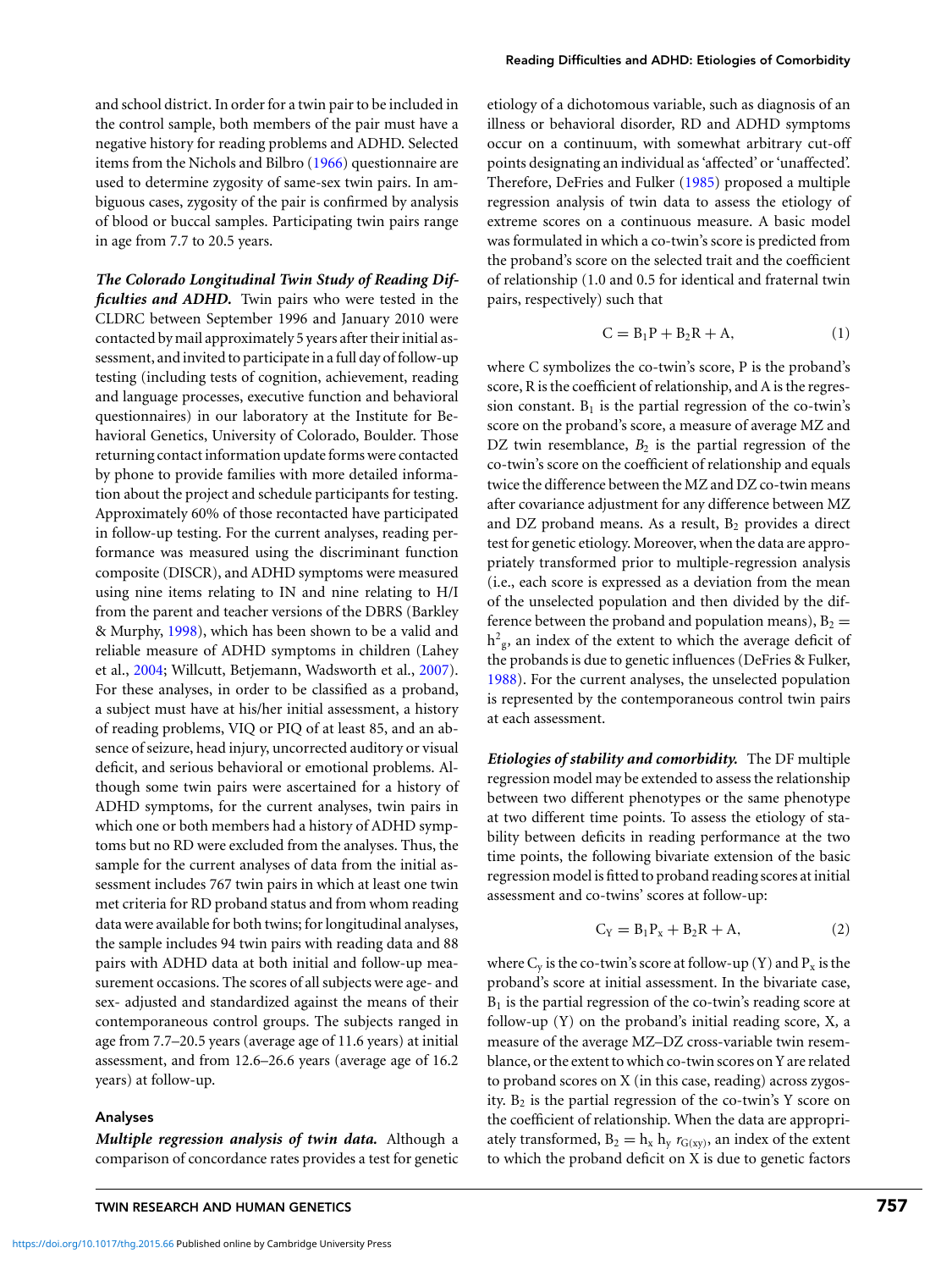| <b>TABLE 1</b>                                                       |
|----------------------------------------------------------------------|
| Standardized <sup>a</sup> Means ( $\pm$ SD) at Initial and Follow-up |
| Assessments <sup>b</sup>                                             |

|           | Initial         |                  | Follow-up      |                 |
|-----------|-----------------|------------------|----------------|-----------------|
|           | Proband         | Co-twin          | Proband        | Co-twin         |
|           |                 | Reading          |                |                 |
| MZ        | $-2.30 + 0.84$  | $-2.12 \pm 1.01$ | $-2.04 + 0.76$ | $-1.87 + 0.97$  |
| DZ.       | $-2.25 + 0.88$  | $-1.36 + 1.26$   | $-1.91 + 0.79$ | $-1.07 + 1.20$  |
|           |                 | Inattention      |                |                 |
| <b>MZ</b> | $1.59 + 1.51$   | $1.40 + 1.60$    | $1.47 + 1.61$  | $1.19 \pm 1.68$ |
| DZ        | $1.50 + 1.58$   | $0.74 + 1.51$    | $1.28 + 1.98$  | $0.43 + 1.41$   |
|           |                 | Hyp-Imp          |                |                 |
| MZ        | $1.02 + 1.64$   | $0.91 \pm 1.64$  | $0.62 + 1.34$  | $0.53 + 1.36$   |
| DZ        | $0.98 \pm 1.59$ | $0.69 \pm 1.46$  | $0.86 + 2.04$  | $0.61 + 1.66$   |
|           |                 |                  |                |                 |

Note: <sup>a</sup> against Contemporaneous Control Means. <sup>b</sup> the sample sizes for the measures include 767 pairs in which both members have DISCR scores at initial assessment, 345 pairs in which both members have DISCR and ADHD scores at initial assessment, 94 pairs in which probands have DISCR scores at initial assessment and co-twins have DISCR scores at follow-up, and 88 pairs in which both members have DISCR scores at initial assessment and ADHD scores at follow-up.

that also influence scores on Y*,* that is, 'bivariate heritability' (Light & DeFries,  $1995$ );  $r_{G(xy)}$  is the genetic correlation, an index of the degree to which individual differences in two variables are due to the same genetic influences. Thus, equation 2 can also be applied to assess the genetic etiologies of both contemporaneous and longitudinal comorbidities between RD and ADHD symptom dimensions.

## Results

#### Etiology of Reading Difficulties

Table 1 presents the proband and co-twin means for each trait at each measurement occasion, standardized against their corresponding control means. The proband means for reading are more than two standard deviations below the control mean at initial assessment. Moreover, the differential regression of the MZ and DZ co-twin means to the control means (about two-thirds of a standard deviation) suggests that RD at the initial assessment are due substantially to genetic influences. [Table 2](#page-4-0) presents results of the DF analyses of these data. Results of fitting equation 1 to transformed data from 767 twin pairs (300 MZ, 467 DZ), in which at least one member of each pair met criteria for RD at their initial assessment, confirmed this evidence for strong genetic influences ( $h^2$ <sub>g</sub> = 0.63  $\pm$  .06; *p* < 1.1  $\times$  10<sup>-16</sup>). Because probands were selected for RD only at initial assessment, equation 1 was not fitted to follow-up reading data.

At follow-up assessment the proband reading means  $(n = 94 \text{ pairs})$  were still approximately two standard deviations below the control means, and the differential regression of their MZ and DZ co-twin means to the control means was over two-thirds of a standard deviation (Table 1). When equation 2 was fitted to composite reading scores from twin pairs at both assessments, the bivariate heritability was estimated at  $0.79 \pm 0.22$  ( $p < .0003$ , one-tailed), suggesting that reading deficits at follow-up are due substantially to genetic influences that were also manifested at the initial assessment [\(Table 2\)](#page-4-0).

## Etiology of Comorbidity Between Reading Difficulties and ADHD

The MZ and DZ co-twin means for IN presented in Table 1 also indicate a substantial differential regression to their corresponding control means at the two measurement occasions (all more than 0.4 standard deviation). In contrast, the differential regression of the MZ and DZ co-twin means for H/I at the initial and follow-up assessments are substantially less (Table 1). Thus, these results suggest that genetic influences account for more of the comorbidity between RD and IN than between RD and H/I. To test this hypothesis more explicitly, equation 2 was fitted to reading performance data at the initial assessment and ADHD data at both the initial and follow-up assessments. [Table 2](#page-4-0) presents the resulting estimate of bivariate  $h<sup>2</sup>_{g}$  for initial reading performance and initial IN of  $-0.60 \pm 0.15$  ( $p < 6.9 \times 10^{-5}$ , one-tailed), whereas that for initial reading performance and initial H/I was only −.20 ± .15 (*p >* .097, one-tailed), a significant difference ( $t = -1.90$ ,  $p < .03$ , one-tailed). Corresponding estimates of bivariate  $h<sup>2</sup><sub>g</sub>$  for initial reading performance and follow-up IN and H/I, also presented in [Table 2,](#page-4-0) were −0.68 ± 0.33 (*p <* .02, one-tailed) and 0.11 ± 0.37 (*p >* .38 one-tailed), a result which approaches significance  $(t =$ 1.61,  $p \leq 0.065$ , one-tailed). Thus, genetic influences contribute substantially more to the comorbidity of RD and IN than to that of RD and H/I. It should be noted that measures of IN and H/I were negatively correlated with reading performance, resulting in negative estimates of  $h^2_g$ , with the exception of that for the comorbidity between reading performance at initial assessment and H/I at follow-up, which was not significantly different from zero.

## **Discussion**

Although studies regarding the etiologies of RD, ADHD and their comorbidity have been previously reported (Gayan´ et al., [2005;](#page-5-0) Rosenberg et al., [2012;](#page-5-0) Stevenson et al., [2005;](#page-6-0) Willcutt et al., [2002,](#page-6-0) [2010;](#page-6-0) Willcutt, Pennington, Olson, et al., [2007\)](#page-6-0), only two previous studies assessed the genetic etiologies of this developmental association: one in a population sample tested yearly from kindergarten through Grade 2 (Ebejer et al. [2010\)](#page-5-0), and the other in a population sample assessed in middle childhood and approximately four years later (Greven et al., [2012\)](#page-5-0). Thus, the purpose of this first longitudinal twin study of RD and ADHD symptom dimensions was to assess the etiology of comorbidity between ADHD and RD, both contemporaneously and longitudinally in a sample of twin pairs selected for RD.

First, the etiology of the group deficit in reading performance was assessed by fitting the basic DF model to data from selected twin pairs (DeFries & Fulker, [1985,](#page-5-0) [1988\)](#page-5-0).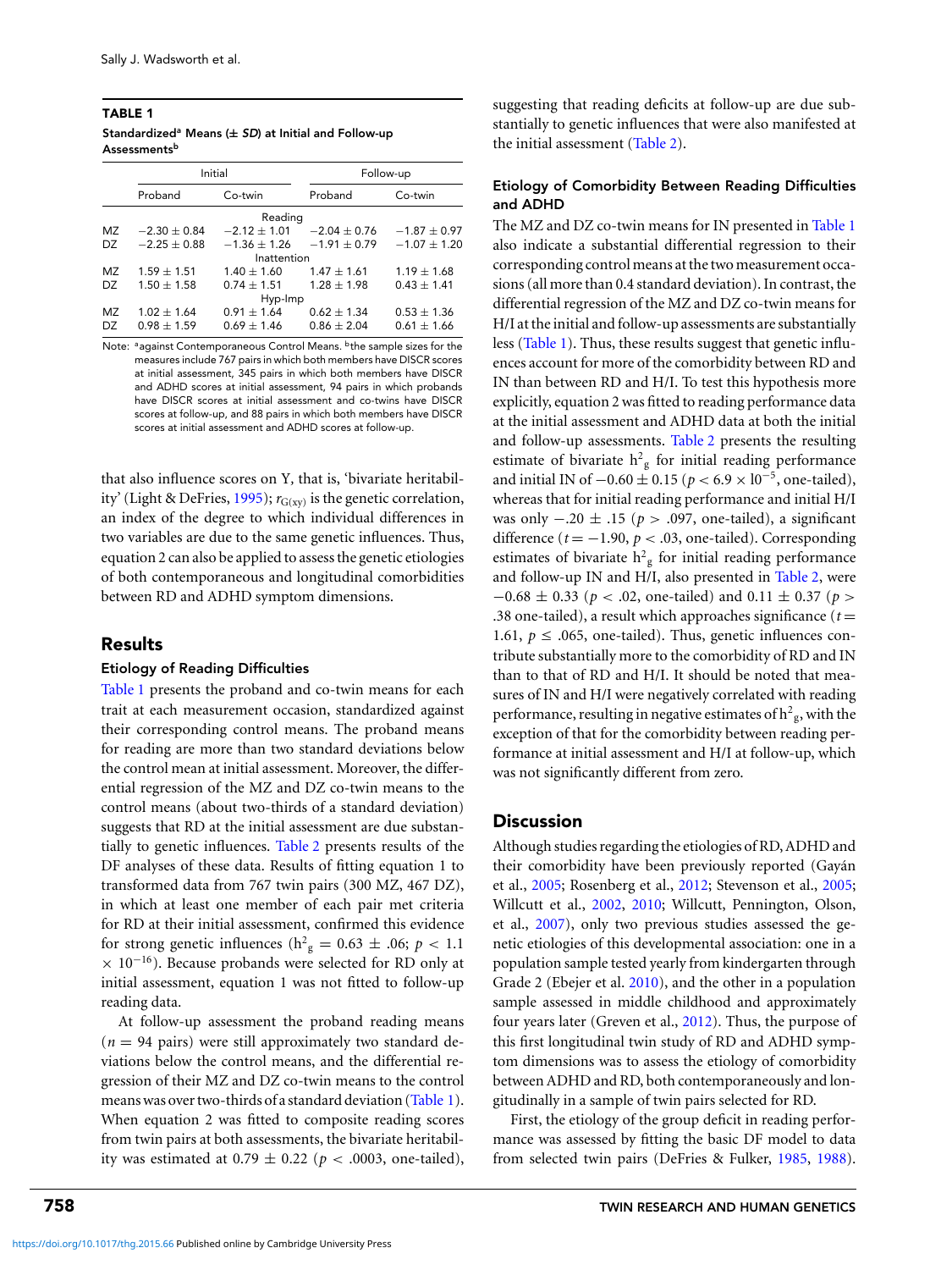## <span id="page-4-0"></span>TABLE 2

| Results of Univariate and Bivariate DF Analyses <sup>a</sup> |                                                                     |  |  |
|--------------------------------------------------------------|---------------------------------------------------------------------|--|--|
| Analysis                                                     | $h^2$ <sub>a</sub> /Biv $h^2$ <sub>a</sub>                          |  |  |
| Univariate initial reading                                   | $h^{2}_{0} = 0.63 \pm 0.06$ (p < 1.1 × 10 <sup>-16</sup> )          |  |  |
| Bivariate initial and follow-up reading                      | Biv $h^2$ <sub>g</sub> = 0.79 ± 0.22 (p < .0003)                    |  |  |
| Bivariate initial reading and initial inattention            | Biv $h^2$ <sub>9</sub> = -0.60 ± 0.15 (p < 6.9 × 10 <sup>-5</sup> ) |  |  |
| Bivariate initial reading and follow-up inattention          | Biv $h^2$ <sub>g</sub> = -0.68 $\pm$ 0.33 (p <.02)                  |  |  |
| Bivariate initial reading and initial H/I                    | Biv $h^2$ <sub>9</sub> = -0.20 ± 0.15 (p > .097)                    |  |  |
| Bivariate initial reading and follow-up H/I                  | Biv $h^2$ <sub>9</sub> = 0.11 ± 0.37 (p > .38)                      |  |  |

Note: aall p-values are one-tailed.

As in previous assessments using subsets of data from the CLDRC (e.g., DeFries & Alarcón, [1996;](#page-5-0) Olson et al., [1991;](#page-5-0) Wadsworth & DeFries, [2005;](#page-6-0) Wadsworth et al., [2002\)](#page-6-0), as well as results from other studies (see Fisher & DeFries, [2002;](#page-5-0) Francks et al., [2002;](#page-5-0) Harlaar et al., [2005\)](#page-5-0), the heritability of the group deficit in reading was found to be substantial and significant. It should be noted that the etiology of ADHD symptom dimensions was not directly assessed because the sample was ascertained initially for RD; therefore, equation 1 was not fitted to the ADHD data. Also, because the heritability of ADHD was not assessed, the genetic correlation could not be calculated. Only the bivariate heritability could be assessed, providing a measure of the extent to which the phenotypic relationship was due to shared genetic influences.

Next, the etiology of stability of the reading deficit was assessed, and found to be largely due to shared genetic influences. When equation 2 was applied to both reading performance data and data pertaining to ADHD symptom dimensions collected at the initial assessment, bivariate heritability between reading deficits and IN (−.60) was significantly higher than that between reading deficits and H/I (−0.20, *t* = −1.90, *p <* .03, one-tailed), a result consistent with those of previous studies (e.g., Willcutt, Pennington, Olson, [2007\)](#page-6-0). When equation 2 was applied to reading performance data at initial assessment and data pertaining to ADHD symptom dimensions at follow-up, a similar pattern emerged (−0.68 for the bivariate heritability between initial reading and follow-up IN, and 0.11 for that between initial reading and follow-up H/I), a result which approached significance, and is also consistent with results of previous studies (Ebejer et al., [2010;](#page-5-0) Greven et al., [2012\)](#page-5-0).

In addition to providing important new information regarding the etiology of RD and ADHD, the current results also support the Research Domain Criteria (RDoC) strategy that has recently been adopted by the National Institute of Mental Health (e.g., Casey et al., [2014;](#page-5-0) Insel et al., [2010\)](#page-5-0). Rather than focusing on diagnostic categories, the RDoC approach uses neurophysiological and etiologically informative methods to identify dimensions such as attentional functioning that may cut across multiple diagnostic categories. The similarity of the results obtained in the current selected sample and in previous studies of unselected twin samples provides support for dimensional models of RD

and ADHD, and the finding that genetic influences on IN symptoms are an important part of the etiology of both RD and ADHD is consistent with the trans-diagnostic RDoC approach.

#### Limitations of the Current Study

The sample size in this ongoing longitudinal twin study of RD and ADHD symptoms is still relatively small. To date, there are only 94 twin pairs in which at least one member of each pair met criteria for RD and for whom reading data were available at both measurement occasions; further, only 88 of these also had IN and H/I data at followup. However, results of our analyses were, in most cases, highly significant, and results of the genetic etiology of RD and of the comorbidity between RD and ADHD at initial assessment were based on data from 767 and 345 twin pairs, respectively.

Because our sample was selected for reading deficits at initial assessment, univariate DF models were not fitted to reading data from the follow-up assessment or to ADHD data from either the initial or follow-up assessment. As a result, estimates of  $h^2$ <sub>g</sub> were not obtained for these measures and genetic correlations could not be estimated between reading performance at initial and follow-up assessments or between reading performance and ADHD symptoms at either initial assessment or between initial and follow-up assessments.

#### Conclusions

Results of this first longitudinal study of RD and ADHD symptom dimensions in twin pairs selected for RD support previous findings of substantial and significant genetic influences on the stability of reading deficits. Moreover, genetic influences play a significant role in both the contemporaneous and longitudinal comorbidity between reading deficits and IN. In contrast, the contemporaneous and longitudinal comorbidity between RD and H/I is not due substantially to genetic influence.

## Ethical Standards

The authors assert that all procedures contributing to this work comply with the ethical standards of the relevant national and institutional committees on human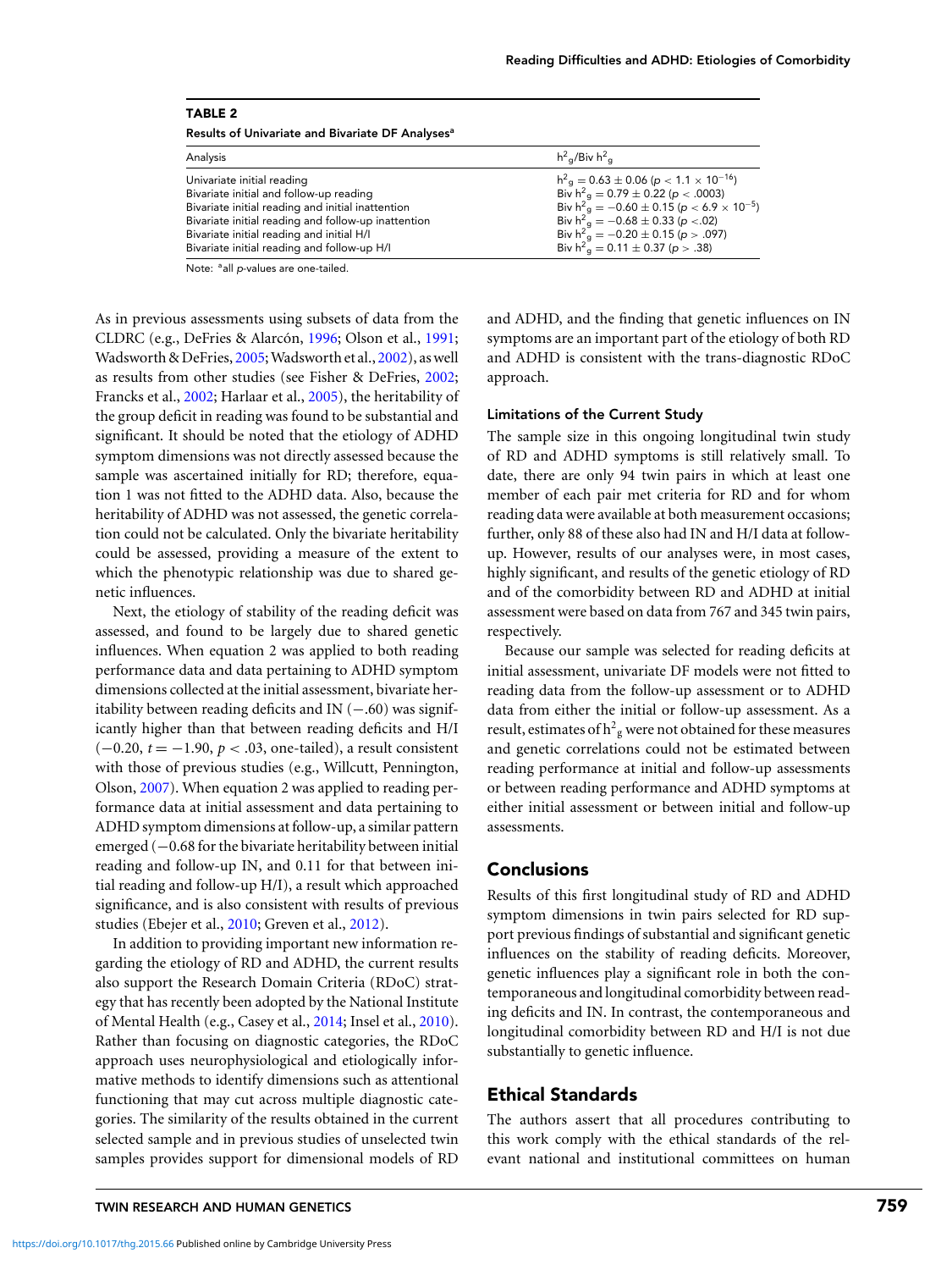<span id="page-5-0"></span>experimentation and with the Helsinki Declaration of 1975, as revised in 2008.

# Acknowledgments

The continued co-operation of themanyfamilies and school districts participating in the CLCRC and LTSRD, as well as the work of the staff members of these projects is gratefully acknowledged. The Colorado Learning Disabilities Research Center is supported by grant HD-27802 from the Eunice Kennedy Shriver Center of the National Institute of Child Health and Human Development (NICHD). The Longitudinal Twin Study of RD was initially supported by grant DC-05190 from the National Institute on Deafness and other Communication Disorders (NIDCD).

## References

- American Psychiatric Association. (1994). *Diagnostic and statistical manual of mental disorders* (4th ed.). Washington, DC: Author.
- American Psychiatric Association. (2013). *Diagnostic and statistical manual of mental disorders* (5th ed.). Washington, DC: Author.
- Barkley, R. A., & Murphy, K. (1998). *Attention-deficit hyperactivity disorder: A clinical workbook* (2nd ed.). New York: Guilford Press.
- Byrne, B., Delaland, C., Fielding-Barnsley, R., Quain, P., Samuelsson, S., Hoien, T., . . . Olson, R. K. (2002). Longitudinal twin study of early reading development in three countries: Preliminary results. *Annals of Dyslexia*, *52*, 49– 73.
- Casey, B. J., Oliveri, M. E., & Insel, T. (2014). A neurodevelopmental perspective on the research domain criteria (RDoC) framework. *Biological Psychiatry*, *76*, 350–353.
- DeFries, J. C. (1985). Colorado reading project. In D. B. Gray and J. F. Kavanagh (Eds.), *Biobehavioral measures of dyslexia* (pp. 107–122). Parkton, MD: York Press.
- DeFries, J. C., & Alarcón, M. (1996). Genetics of specific reading disability. *Mental Retardation and Developmental Disabilities Research Reviews*, *2*, 39–47.
- DeFries, J. C., Filipek, P. A., Fulker, D. W., Olson, R. K., Pennington, B. F., Smith, S. D., ... Wise, B. W. (1997). Colorado learning disabilities research center. *Learning Disabilities: A Multidisciplinary Journal*, *8*, 7–19.
- DeFries, J. C., & Fulker, D. W. (1985). Multiple regression analysis of twin data. *Behavior Genetics*, *15*, 467–473.
- DeFries, J. C., & Fulker, D. W. (1988). Multiple regression analysis of twin data: Etiology of deviant scores versus individual differences. *Acta Geneticae Medicae et Gemellologiae: Twin Research*, *37*, 205–216.
- DeFries, J. C., & Wadsworth, S. J. (2004). Colorado twin study of reading disabilities [Abstract]. *Behavior Genetics*, *34*, 635–636.
- Dunn, L. M., & Markwardt, F. C. (1970). *Peabody individual achievementtest*. Circle Pines,MN: American Guidance Service.
- Ebejer, J. L., Coventry, W. L., Byrne, B., Willcutt, E. G., Olson, R. K., Corley, R., . . . Samuelsson, S. (2010). Genetic and environmental influences on inattention, hyperactivityimpulsivity, and reading: Kindergarten to grade 2. *Scientific Studies of Reading*, *14*, 293–316.
- Fisher, S. E., & DeFries, J. C. (2002). Developmental dyslexia: Genetic dissection of a complex cognitive trait. *Nature Reviews: Neuroscience*, *3*, 767–780.
- Francks, C., MacPhie, L., & Monaco, A. P. (2002). The genetic basis of dyslexia. *The Lancet, Neurology*, *1*, 483–490.
- Gayan, J., Willcutt, E. G., Fisher, S. E., Francks, C., Cardon, ´ L. R., Olson, R. K., ... DeFries, J. C. (2005). Bivariate linkage scan for reading disability and attentiondeficit/hyperactivity disorder localizes pleiotropic loci. *Journal of Child Psychology and Psychiatry*, *46*, 1045–1056.
- Greven, C. U., Rijsdijk, F. V., Asherson, P., & Plomin, R. (2012). A longitudinal twin study on the association between ADHD symptoms and reading. *Journal of Child Psychology and Psychiatry*, *53*, 234–242.
- Harlaar, N., Spinath, F. M., Dale, P. S., & Plomin, R. (2005). Genetic influences on early word recognition abilities and disabilities: A study of 7-year-old twins. *Journal of Child Psychology and Psychiatry and Allied Disciplines*, *46*, 373– 384.
- Insel, T., Cuthbert, B., Garvey, M., Heinssen, R., Pine, D. S., Quinn, K., ... Wang, P. (2010). Research domain criteria (RDoC): Toward a new classification framework for research on mental disorders. *American Journal of Psychiatry*, *167*, 748–751.
- Lahey, B. B., Pelham, W. E., Loney, J., Kipp, H., Ehrhardt, A., Lee, S. S., ... Massetti, G. (2004). Three-year predictive validity of DSM-IV attention deficit hyperactivity disorder in children diagnosed at 4–6 years of age. *American Journal of Psychiatry*, *161*, 2014–2020.
- Light, J. G., & DeFries, J. C. (1995). Comorbidity of reading and mathematics disabilities: Genetic and environmental etiologies. *Journal of Learning Disabilities*, *28*, 96–106.
- Loo, S. K., Fisher, S. E., Francks, C., Ogdie, M. N., MacPhie, I. L., Yang,M., . . . Smalley, S. L. (2004). Genome-wide scan of reading ability in affected sibling pairs with attentiondeficit/hyperactivity disorder: Unique and shared genetic effects. *Molecular Psychiatry*, *9*, 485–493.
- Nichols, R. C., & Bilbro, W. C. (1966). The diagnosis of twin zygosity. *Acta Genetica et Statistica Medica*, *16*, 265–275.
- Olson, R. K., Rack, J. P., Conners, F. A., DeFries, J. C., & Fulker, D. W. (1991). Genetic etiology of individual differences in reading disability. In L. V. Feagens, E. J. Short, & L. J. Meltzer (Eds.), *Subtypes of learning disabilities: Theoretical perspectives and research* (pp. 113–135). Hillsdale, NJ: Lawrence Erlbaum Associates.
- Rabiner, D., Malone, P., & Conduct Problems Prevention Research Group. (2004). The impact of tutoring on early reading achievement for children with and without attention problems. *Journal of Abnormal Child Psychology*, *32*, 273– 284.
- Rosenberg, J., Pennington, B. F., Willcutt, E. G., & Olson, R. K. (2012). Gene by environment interactions influencing reading disability and the inattentive symptom dimension of